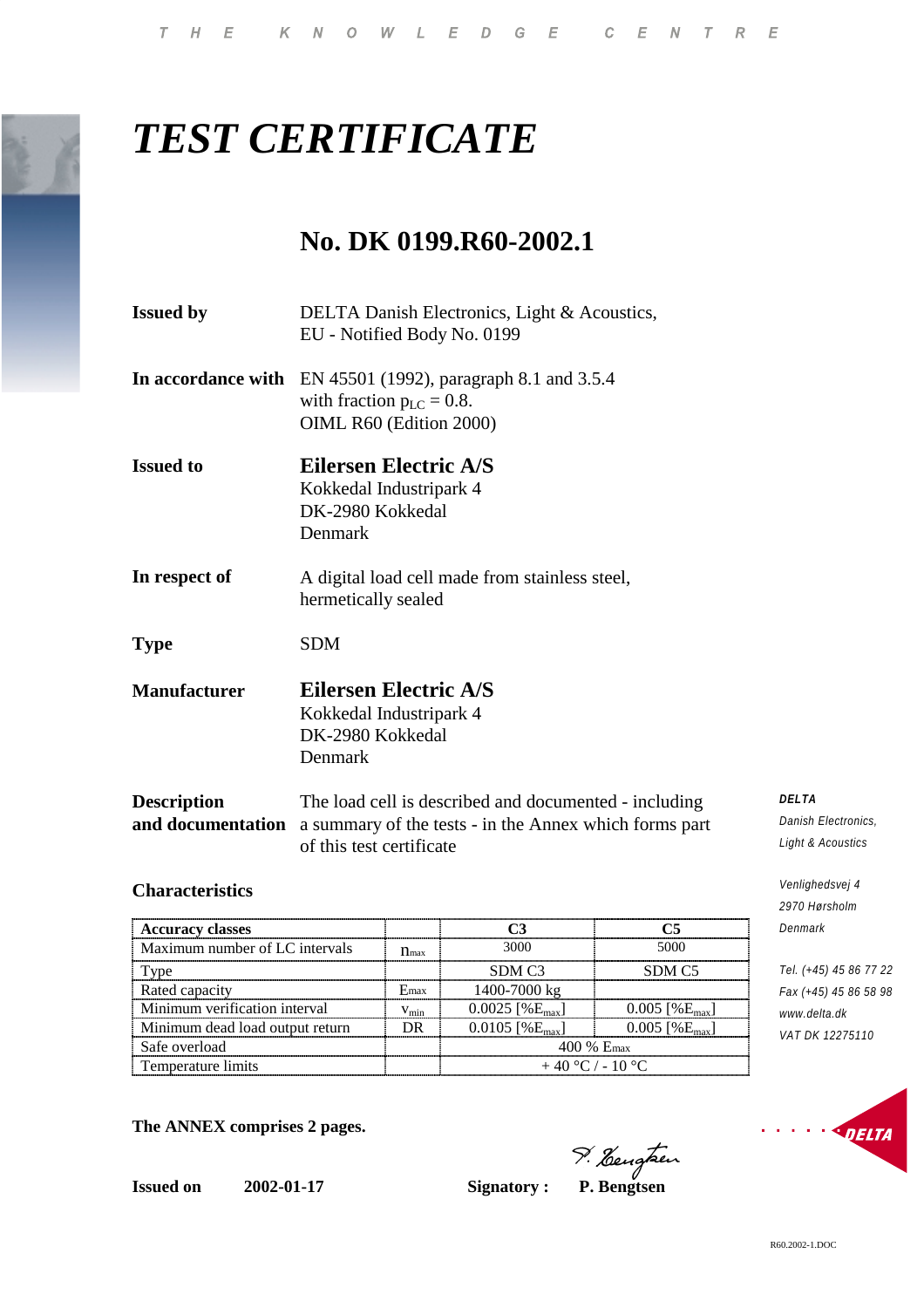## **ANNEX page 1 of 2**

# **ANNEX to Test Certificate No. DK 0199.R60-2002.1**

# **NAME AND TYPE OF THE LOAD CELL**

The load cell is designated SDM.

# **1. Technical data**

Table 1: Further essential technical data

| Minimum dead load, relative                           | $\mathbf{L}_{\text{min}}$ / |              |           |
|-------------------------------------------------------|-----------------------------|--------------|-----------|
| <b>Excitation voltage</b>                             |                             | $24 + 20\%$  |           |
| Rated output (number of counts for $E_{\text{max}}$ ) |                             | Programmable |           |
| Humidity rating                                       |                             |              | $0/2$ R H |

#### **2. Tests**

The tests listed in table 2 below have been carried out in accordance with OIML R60, edition 2000 by DELTA.

Report no. DANAK-195971 (SDM), DANAK-194830 (EMC) and DANAK-194987 (humidity).

Table 2. Tests carried out on two load cells as follows:

| Type:          | SDM C3 and SDM C5                 |
|----------------|-----------------------------------|
| Serial no.:    | 0034 and 0037                     |
| Emax:          | $1400 \text{ kg}$                 |
| Class:         | C <sub>3</sub> and C <sub>5</sub> |
| $n_{\rm LC}$ : | 3000 and 5000                     |

| Tests                                     | <b>Ref: R 60-2000</b> | <b>Passed / Failed</b>     |
|-------------------------------------------|-----------------------|----------------------------|
| Temperature test and repeatability        | 5.1.11 & 5.4 &        | Passed                     |
| (at 20, 40, -10 and 20 $^{\circ}$ C)      | $A.4.1.4-15 \&$       |                            |
|                                           | A.4.1.2               |                            |
| Temperature effect on minimum load output | $5.5.1.3 \& A.4.1.4$  | Passed                     |
| (at 20, 40, -10 and 20 $^{\circ}$ C)      | $A.4.1.5-10$ ,        |                            |
|                                           | A.4.1.15              |                            |
| Creep during 30 minutes                   | 5.3.1 & A.4.2         | Passed                     |
| (at 20, 40, $-10$ °C)                     |                       |                            |
| Minimum dead load output return           | 5.3.1 & A.4.3 and     | Passed                     |
| (at 20, 40, $-10$ °C)                     |                       |                            |
| Barometric pressure effects at room temp. | 5.5.2 & A.4.4         | Test waived because of the |
|                                           |                       | hermetic sealed principle  |
| Humidity test (CH)                        | 5.5.3.1 & A.4.5       | Passed                     |
| Warm-up test                              | A.4.7.2               | Passed                     |
| Power voltage variation                   | A.4.7.3               | Passed                     |
| <b>EMC</b> tests                          | $A.4.7.5-8$           | Passed                     |
| Span stability test                       | 6.3.2 & A.4.7.8       | Passed                     |